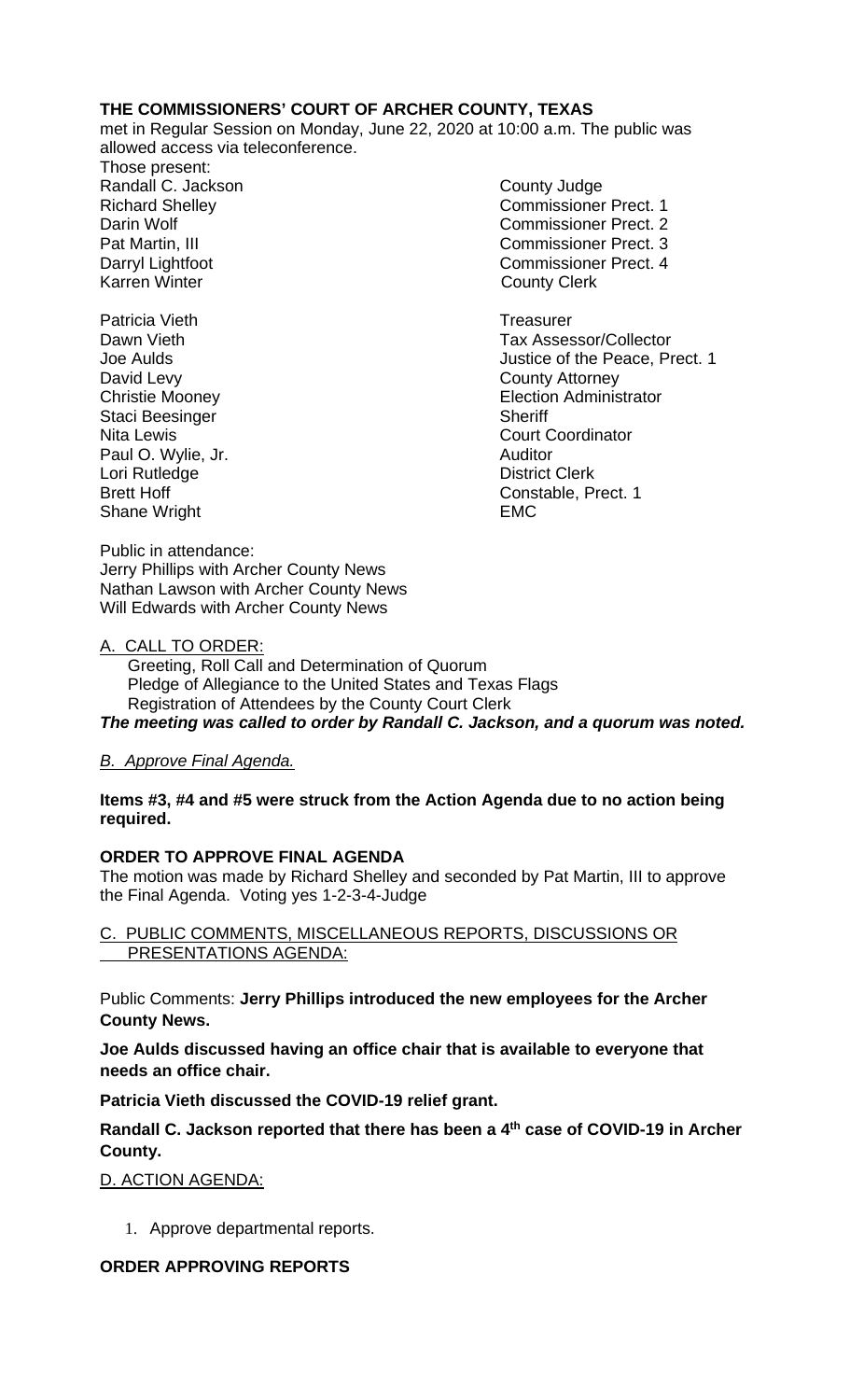The motion was made by Richard Shelley and seconded by Darryl Lightfoot to approve departmental reports: **Treasurer; Sheriff**. Voting yes 1-2-3-4-Judge

2. Approve vouchers for payment.

#### **ORDER APPROVING VOUCHERS**

The motion was made by Darryl Lightfoot and seconded by Pat Martin, II to approve vouchers for payment. Voting yes 1-2-3-4-Judge

- 3. Approve line item transfers. **Removed.**
- 4. Approve Education Certificates. **Removed.**
- 5. Approve Publisher's Certificates. **Removed.**
- **6.** Discuss and/or take action on Mobile Testing Teams. **Randall C. Jackson discussed mobile testing teams are available to the all local cities and the county. No action taken.**
- **7.** Discuss and/or take action in regards to having Covid-19 testing sites at the Archer County Activity Bldg. Holliday Unit and Archer County Activity Bldg. Archer City Unit. **Randall C. Jackson reported that the City of Holliday inquired about using the Activity Building in Holliday for a testing site. The City of Holiday determined that they could use the parking lot of their municipal building if a testing site was needed since the Holliday Activity Building was not open to the public at this time. No action taken.**
- **8.** Consider and/or approve *2020 Help America Vote Act (HAVA)* grant application. **Christie Mooney discussed the grant application for the CARES ACT grant.**

The motion was made by Pat Martin, III and seconded by Richard Shelley to approve grant application for the 2020 Help America Vote Act (HAVA). Pat Martin, III withdraws motion. **Item was tabled to change to CARES ACT and will be included on the next court agenda.**

**9.** Discuss and/or take action on *2020 HAVA Resolution.* **Christie Mooney discussed 2020 HAVA resolution for new equipment.**

#### **ORDER TO APPROVE RESOLUTION**

The motion was made by Pat Martin, III and seconded by Darin Wolf to approve 2020 HAVA Resolution. Voting yes 1-2-3-4-Judge

**10.** Discuss and/or take action on Software choices for J.P. 1. **Joe Aulds discussed software for Justice of the Peace, Precinct 1 office. Aulds requested an upgrade from FullCourt for the cost of \$19,690.00 with a maintenance fee of \$2,690.00 per year.** 

The motion was made by Richard Shelley and seconded by Darryl Lightfoot to approve software upgrade with Full Court software for the Justice of the Peace, Precinct 1. Paul O. Wylie, Jr. discussed not having money in Justice of the Peace, Precinct 1 budget at this time. Richard Shelley withdraws his motion.

#### **ORDER TO TABLE APPROVING SOFTWARE**

The motion was made by Richard Shelley and seconded by Darryl Lightfoot to table approving software upgrade with FullCourt software for Justice of the Peace, Precinct 1. Voting yes 1-2-3-4-Judge

**11.** Discuss and/or take action on *Standard Operating Procedure* for the Courthouse, Annex, and County Properties. **Randall C. Jackson discussed operating procedure for Courthouse, Annex and County Properties. No action taken.**

Court recessed at 10:33 a.m.